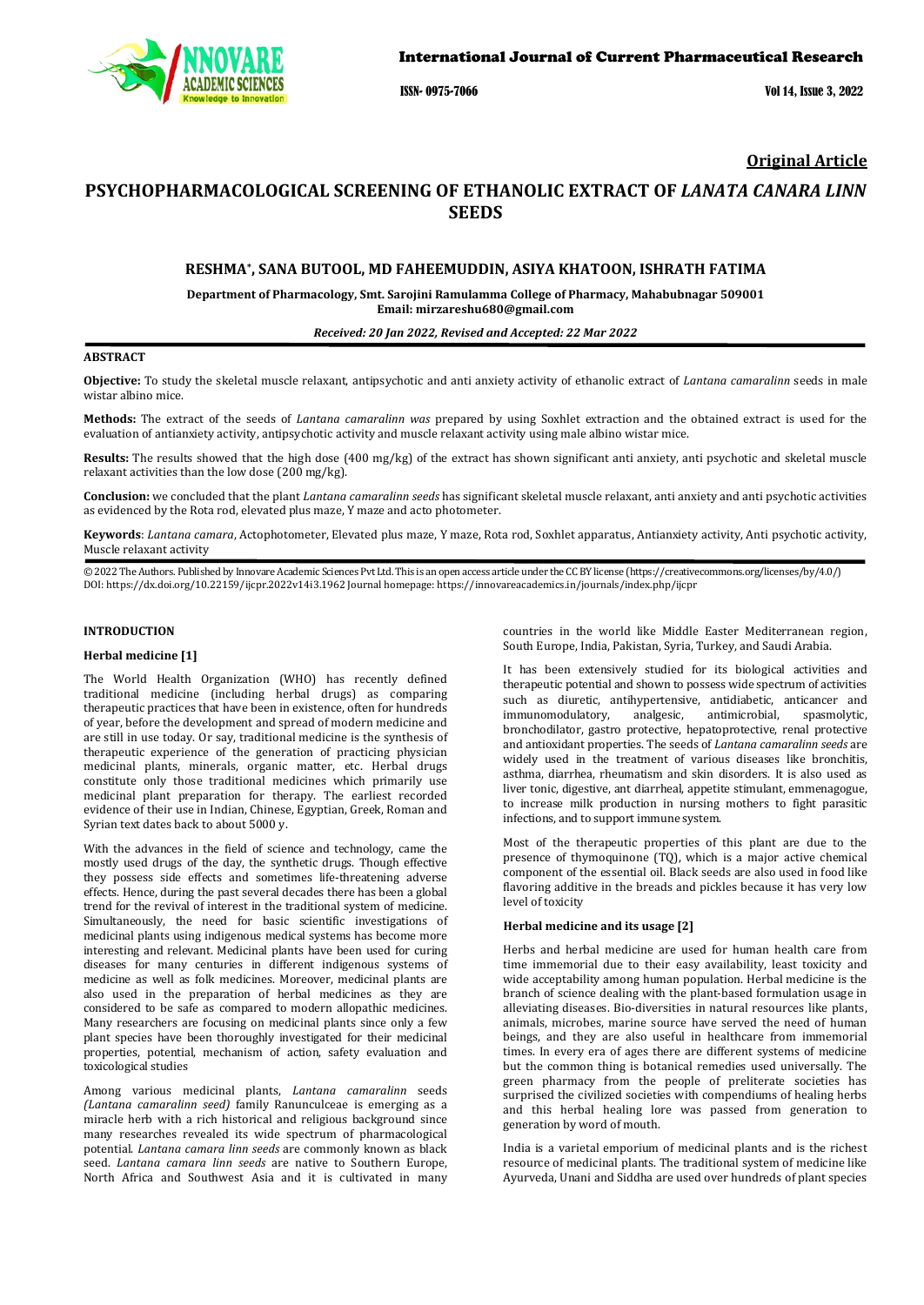for combating human ailments. Ayurveda is a system of ethnomedicine that takes in to consideration of the physical, psychological, philosophical and ethical well being of the human and shows great importance on living in harmony with the universe. The old definitive text "CharakSamhitha" specifies on the complete treatment of diseases using herbs. The importance of medicinal plants and traditional systems of medicine in solving the health care problems of the world is increased now a day. Most of the developing countries have adopted traditional medical practice due to its advantage over the available systems.

Health regulatory bodies in the world like the World Health Organization (WHO) estimates that about three quarters of the world's population. Currently use herbs and others forms of traditional medicines to treat their diseases. Even as we commence the new century with its exciting prospect of gene therapy, herbal medicines remains one of the common forms of therapy available for most of the world's population. The herbal products possess diverse pharmacological activities and are relatively free of side effects.

### **MATERIALS AND METHODS**

#### **Chemicals required**

Ethanol (600 ml), Diazepam (10 ml), Water for injection (20 ml).

#### **Equipments required**

Elevated plus Maze, Y Maze, Rota rod Apparatus, Actophotometer, Soxhlet Apparatus.

#### **Plan of work**

Procuring drying and powdering seeds of *Lantana camaralinnseeds.*  Extracting the powder with ethanol. Procuring male albino wistar mice of weight between 25-40 g. phytochemical screenings of the obtained extract. Screening of, Skeletal Muscle Relaxant Activity using Rotarod apparatus, Antianxiety Activity using Elevated plus maze and y maze, Antipsychotic Activity using Actophotometer on mice.

### **Preparation of extract**

#### **Collection of seeds**

The seeds of plant *Lantana camaralinn* were procured from local seeds, Telangana State, India in the rainy season.

#### **Extraction of seeds**

Seeds were dried at room temperature. 500 g of *Lantana camaralinn* seeds were powdered and weighed then kept for extraction in soxhlet apparatus using 600 ml ethanol as solvent for 10 h. The obtained extract was transferred to a china dish for evaporation on a heating mantle. The finally obtained product was in oil form.



**Fig. 1: Soxhlet apparatus**

#### **Phytochemical screening**

Phytochemical examinations were carried out for all the extracts as per the standard methods.

### **RESULTS**

### **Percentage yield**

The percentage yield of the obtained extract was found to be 19.6%.

| Constituents         | Name of the test                | <b>Ethanolic extract</b> |  |
|----------------------|---------------------------------|--------------------------|--|
| ALKALOIDS            | Mayer's Test                    |                          |  |
|                      | Wagner's Test                   | $\ddot{\phantom{1}}$     |  |
|                      | Dragondroffs Test               |                          |  |
|                      | Hager's Tests                   |                          |  |
| <b>CARBOHYDRATES</b> | Molisch Test                    |                          |  |
|                      | <b>Benedicts Test</b>           | $\blacksquare$           |  |
|                      | Fehling's Test                  |                          |  |
| <b>GLYCOSIDES</b>    | <b>Modified Borntagers Test</b> |                          |  |
|                      | Legal's Test                    | $\blacksquare$           |  |
| SAPONINS             | Froth Test                      |                          |  |
|                      | Foam Test                       | $\ddot{}$                |  |
| PHYTO STEROLS        | Salkowaski Test                 |                          |  |
|                      | LibermannBuchards Test          | $\ddot{\phantom{1}}$     |  |
| <b>PHENOLS</b>       | Ferric Chloride Test            | ٠                        |  |
| <b>TANNINS</b>       | Gelatin Test                    | $\blacksquare$           |  |
| <b>FLAVONIDS</b>     | Alkaline Reagent Test           |                          |  |
|                      | Lead Acetate Test               | ٠                        |  |
| <b>PROTEINS</b>      | Xanthoprotic Test               | $\blacksquare$           |  |
|                      | Ninhydrin Test                  |                          |  |
| <b>DITERPENES</b>    | Copper Acetate Test             |                          |  |

#### **Table 1: Qualitative screening of phytoconstituents**

### **Table 2: Effects of treatment on entries in the arms of elevated plus maze**

| Drug     | No. of arm entries |               | Time spent (Sec) |                 |  |  |
|----------|--------------------|---------------|------------------|-----------------|--|--|
|          | Open arm           | Closed arm    | Open arm         | Closed arm      |  |  |
| Blank    | $5.5 + 1.82$       | 14.33+1.89    | $50.63 + 8.55$   | 153.33+5.95     |  |  |
| Standard | $11.5 + 1.43$      | $6.67 + 2.44$ | 123.83+6.67      | 74.17+6.49      |  |  |
| Test-I   | $7.33 + 1.63$      | $11.8 + 1.74$ | 94.54+7.13       | $106.57 + 3.13$ |  |  |
| Test-II  | $18+1.54$          | $5.83 + 1.28$ | $115.5+9.19$     | 93.54+6.98      |  |  |

All values are represented as mean+SEM value of n=6 in each group. The results were analyzed using One way ANOVA followed by Dunnett's method; value of Elevated plus Maze p>0.05 used to indicate the statistical significance when compared to control group.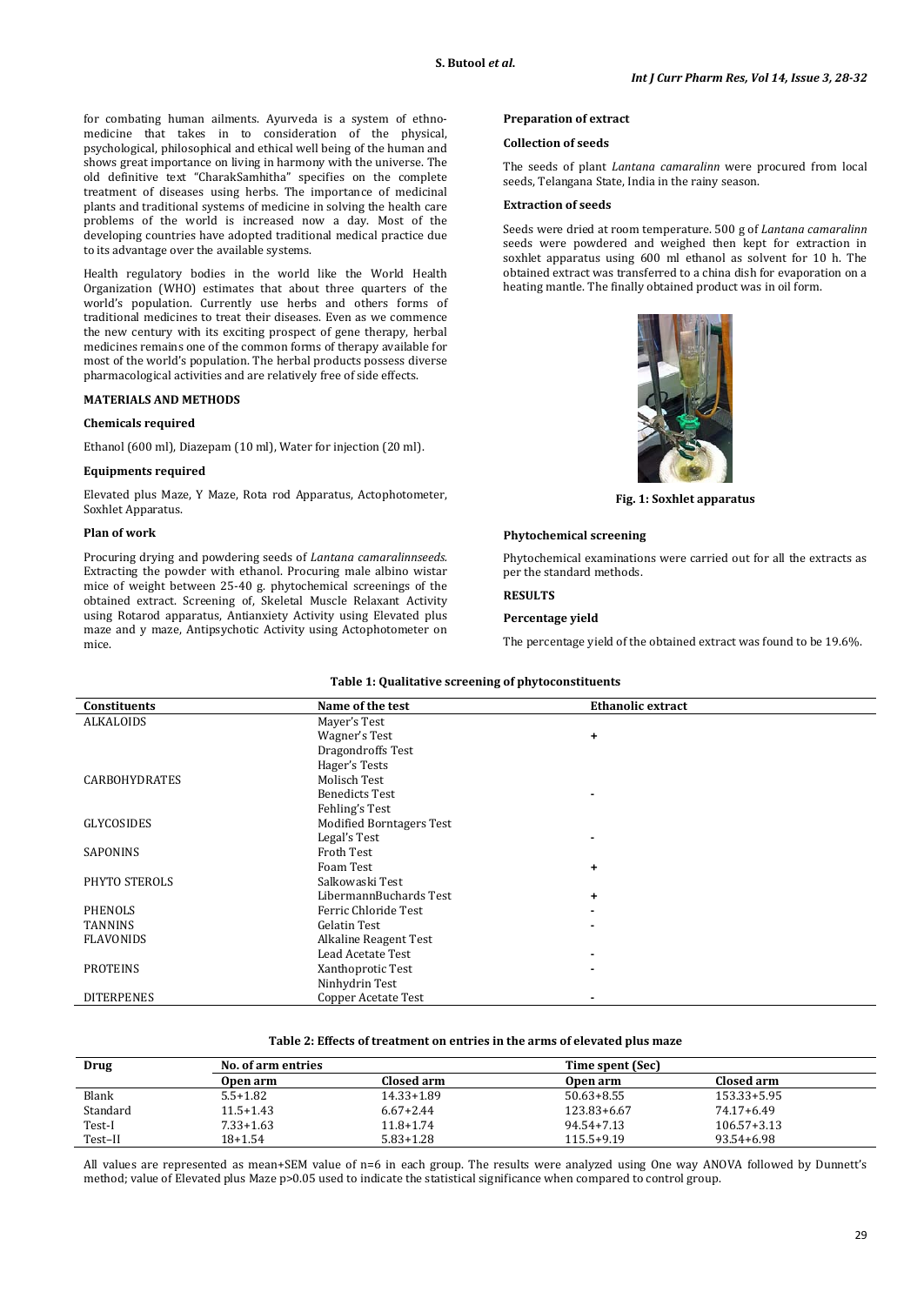

**Fig. 2: Effects of treatment on entries in the arms of elevated plus maze**



**Fig. 3: Effect of treatment on time spent in the arms of elevated plus maze**

#### **Anxiolytic effect of ethanolic extract of** *lantana camaralinn seeds*

### **Elevated plus maze**

The anxiolytic activity of *Lantana camara* was studied and the results showed that the number of open arm entries increased and number of closed arm entries were decreased significantly in the extract tested group when compared with the blank and standard with a *p value of p>*0. 05.

### **Y–Maze**

The antipsychotic activity of *Lantana camaralinn* seeds by Elevated Plus Maze was observed and the results showed that the number of

entries when the light is on increased and number of entries when the light is off decreased significantly in the extract treated groups when compared with standard and blank with a value of *p>0.05.*

### **Skeletal muscle relaxant effect of ethanolic extract of***lantana camaralinn seeds*

### **Rotarod**

The skeletal muscle relaxant activity of *Lantana camaralinn seeds* by Rota rod method was absorbed to be significant when standard is compared with normal with a P-value of P>0.05 Whereas the test sample (high and low dose) has not shown any significant changes.



**Fig. 4: Effect of treatment on the time spent in Y maze arms**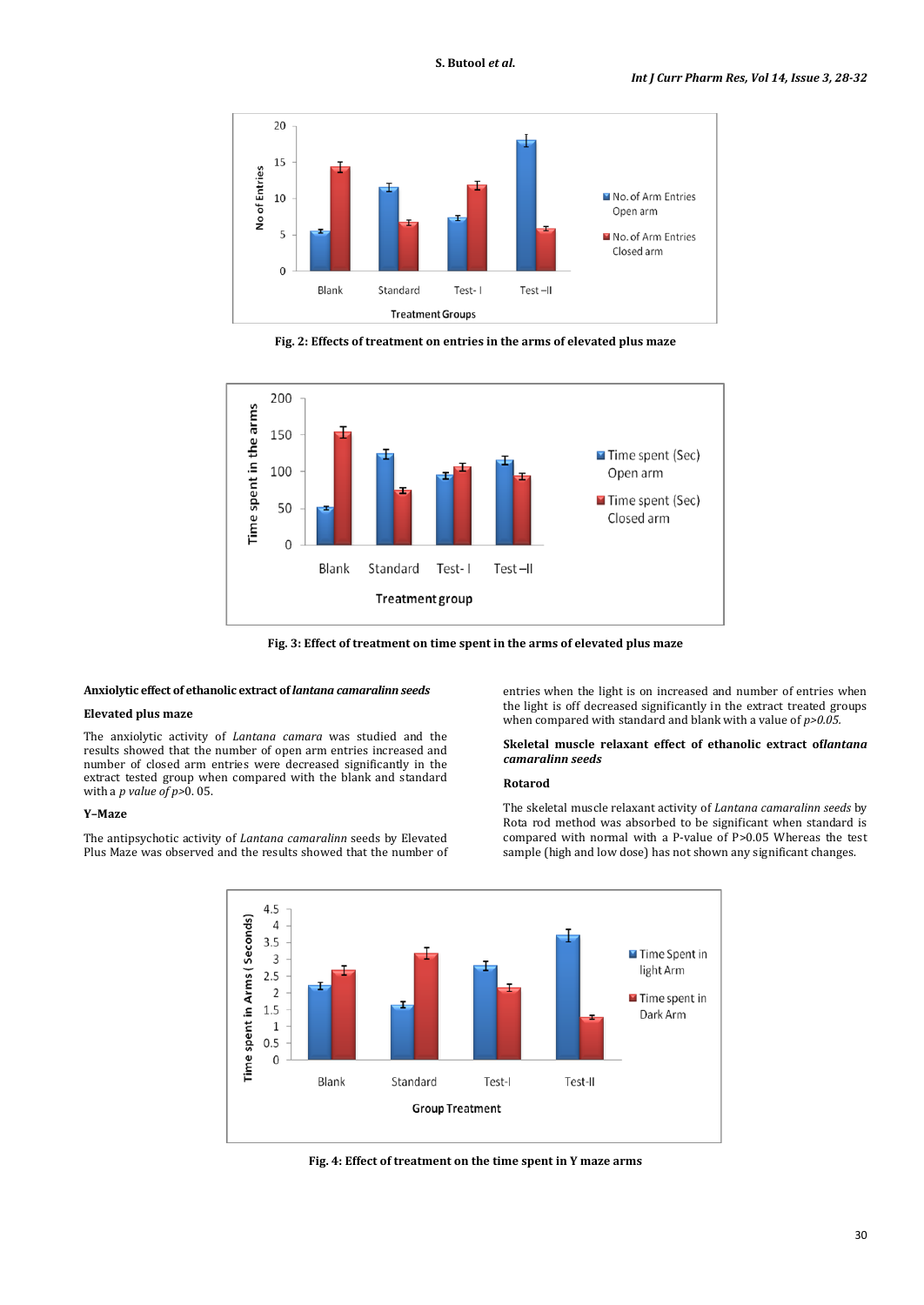| Drug     | Light on entries  | Light off entries |  |
|----------|-------------------|-------------------|--|
| Blank    | $2.22 \pm 1.02*$  | $2.67 \pm 1.00*$  |  |
| Standard | $1.65 \pm 2.21*$  | $3.18 \pm 1.20**$ |  |
| Test-I   | $2.81 \pm 2.32**$ | $2.15 \pm 2.55^*$ |  |
| Test-II  | $3.71 \pm 3.42**$ | $1.28 \pm 3.35^*$ |  |

### **Table 3: Effect of treatment on the time spent in Y maze arms**

All values are represented as mean+SEM value of n=6 in each group. The results were analyzed using One way ANOVA followed by Dunnett's method; value of p>0.05 used to indicate the statistical significance when compared to control group

**Table 4: Effect of treatment on fall of time**

| Drug     | <b>Fall off time before administration</b> | Fall off time after administration |
|----------|--------------------------------------------|------------------------------------|
| Blank    | $173.52 \pm 9.6$ **                        | $178.52 \pm 11.56$ **              |
| Standard | $182.27 \pm 10.08$ **                      | $91.45 \pm 12.45$ **               |
| Test-I   | $179.77 \pm 11.63$ **                      | $164.59 \pm 9.74$ **               |
| Test-II  | $183.7 \pm 12.54$ **                       | $154.9\pm8.84**$                   |

All values are represented as mean+SEM value of n=6 in each group. The results were analyzed using One way ANOVA followed by Dunnett's method; value of p>0.05 used to indicate the statistical significance when compared to control group.



**Fig. 5: Effect of treatment on fall of time**

|  |  | Table 5: Effect of treatment on locomotor activity |  |  |  |
|--|--|----------------------------------------------------|--|--|--|
|--|--|----------------------------------------------------|--|--|--|

| <b>Drug</b> | <b>Activity before</b> | <b>Activity after</b> |  |
|-------------|------------------------|-----------------------|--|
| Blank       | $187.33 \pm 16.51$     | $187.2 \pm 12.24$     |  |
| Standard    | 189.16.16±14.74        | $101.67 \pm 13.28$ ** |  |
| Test-I      | $190.12 \pm 15.04$     | $186.5 \pm 15.54$     |  |
| Test-II     | 195.65±17.56           | $168.33 \pm 16.33$    |  |

All values are represented as mean+SEM value of n=6 in each group. The results were analyzed using One way ANOVA followed by Dunnett's method; value of p>0.05 used to indicate the statistical significance when compared to control group.



**Fig. 6: Effect of treatment on locomotor activity**